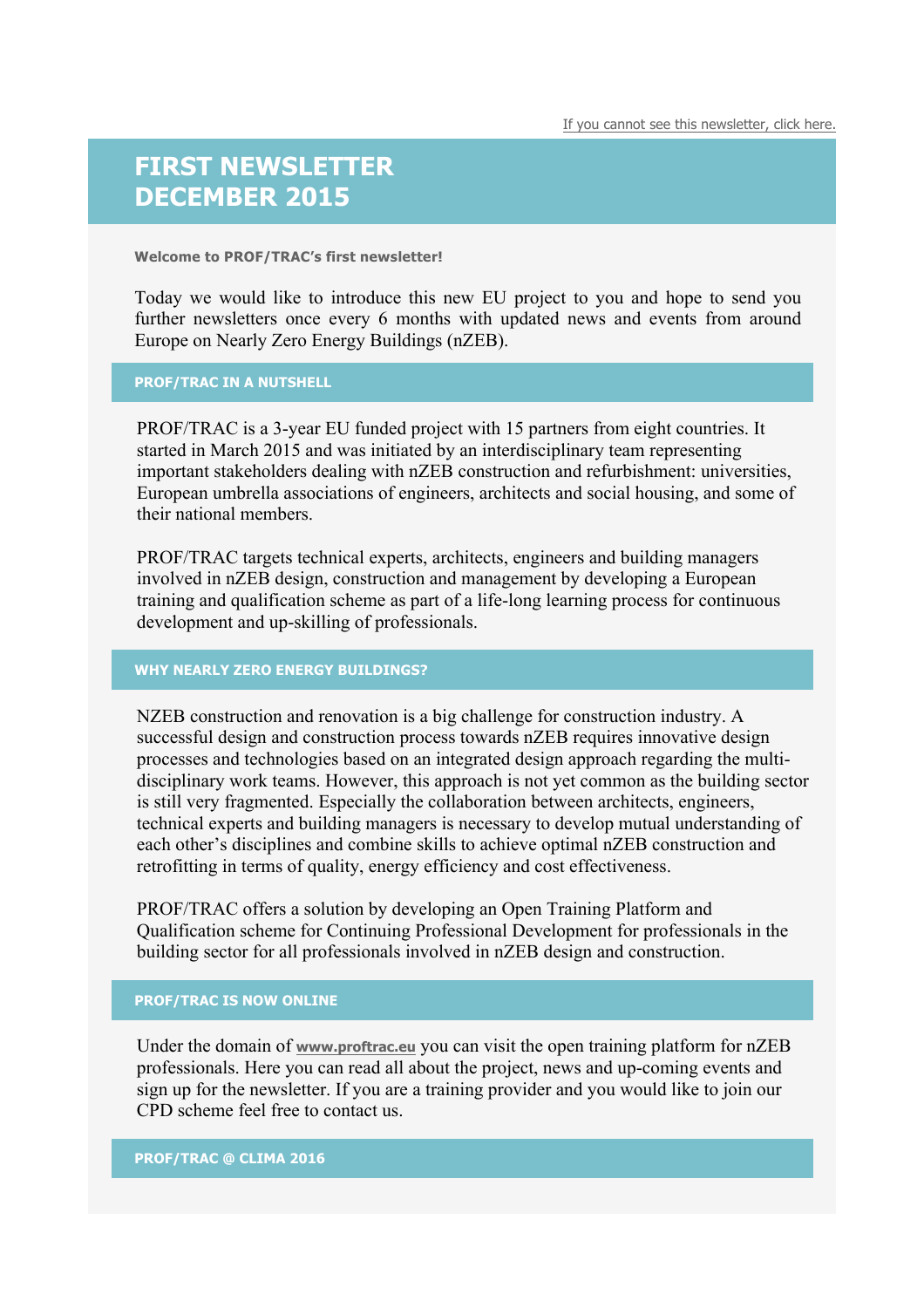PROF/TRAC will organise a workshop at CLIMA2016 in a session dedicated to European projects in the field of energy efficient and healthy buildings. Project coordinator Peter op't Veld and the involved REHVA Members including CLIMA 2016 host DANVAC will present the first results of the work undertaken so far: the outcomes of the nZEB skills mapping performed in 4 partner countries, the identified professional profiles and missing skills

identified by the experts, as well as the experiences of the first Train the Trainer session. EASME Project Officer Philippe Moseley will join the workshop and outline the Horizon2020 support scheme for the improvement of skills of professionals in the construction sector and highlight some successful initiatives. The workshop will serve as a platform of knowledge exchange between REHVA and ACE Member Associations interested in joining the PROF/TRAC training and qualification scheme.

**SUBMIT YOUR ABSTRACTS TO CLIMA 2016!**

CLIMA 2016 is the 12th REHVA World Congress, the leading international scientific congress in the field of HVAC (Heating, Ventilation and Air-Conditioning), organised on 22-25 May 2016 in Aalborg, Denmark. CLIMA 2016 will focus on building and HVAC system performance in practice: fulfilment of the designed performance level, ability to satisfy the occupants' needs, interaction with the users in daily practice and its role in the smart energy system. You can submit your abstracts **here**.

**MAPPING THE EU SKILLS AND QUALIFICATIONS ON NZEB**

A first step in the project is to identify the professions involved in nZEB construction and retrofitting, and map, assess and compare the required skills versus their existing skills. Thereafter an inventory of current educational and training programs in relation to the different recognized professions will be developed for each participating country.

PROF/TRAC develops a common

methodology for the mapping of skills and qualifications, which is based on the experiences of project partner ISSO of the BUILD UP Skills project in the Netherlands. Here an Excel tool was developed as the Skills Mapping Methodology together with a guidance document (PDF) explaining how to use it.